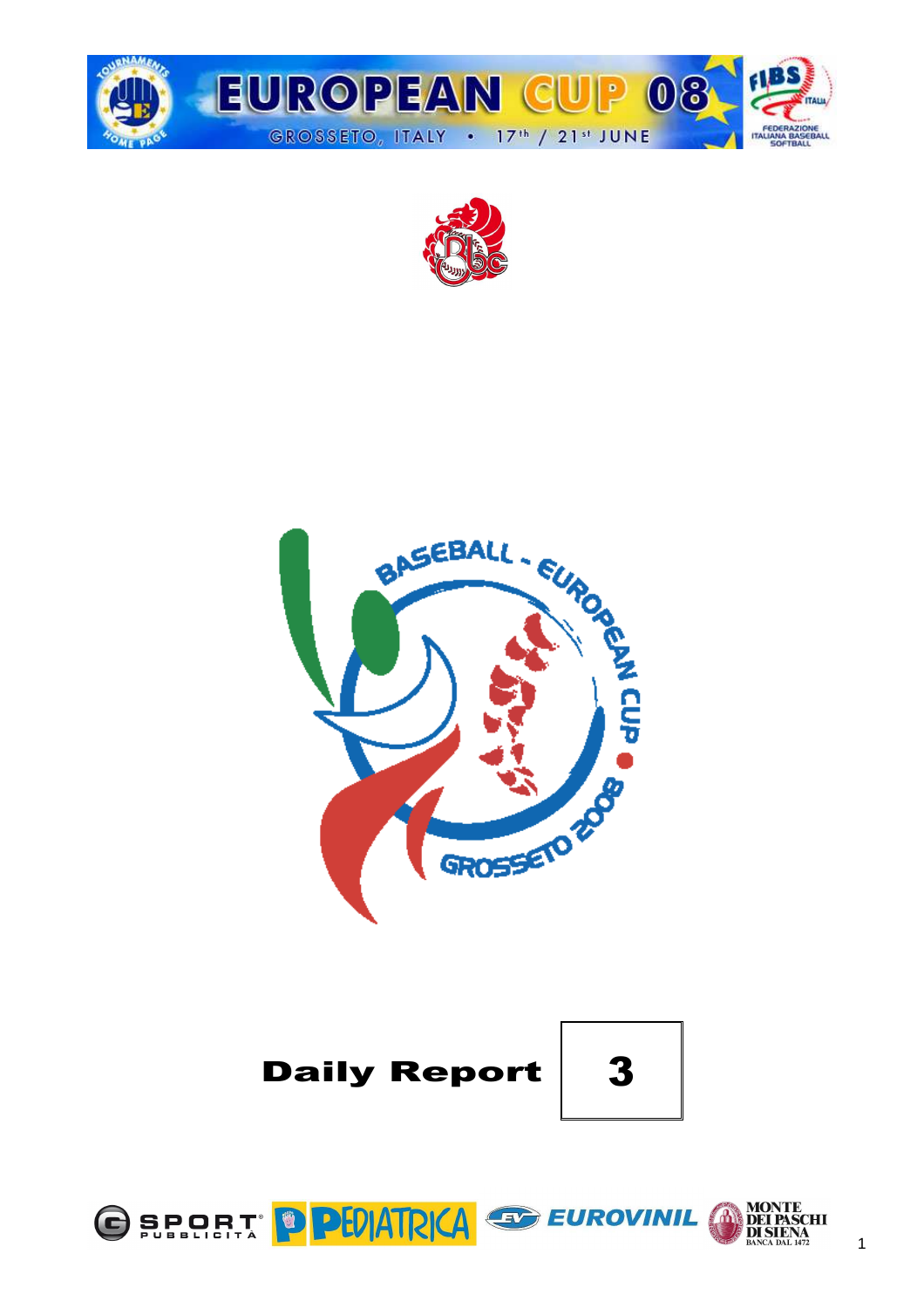

#### Pool A Pool B

Marlins Puerto Cruz (ESP)<br>Corendon Kinheim (NED)

Tornado Balashikha (RUS)

- **TAA San Marino (SMR)** BBC Grosseto (ITA)<br>
Marins Puerto Cruz (ESP) Mainz Athletics (GER)
	- **Corendon Transfilm Rouen Transfilm (NED)** Royal Greys (BEL)
		-
	-

|                |           |                 |             | <b>Schedule</b>               |                               |                |                |
|----------------|-----------|-----------------|-------------|-------------------------------|-------------------------------|----------------|----------------|
| Ga             | At time   | <b>Ballpark</b> | Pool        | Home team                     | Visiting team                 | Final<br>Score | Ini            |
|                |           |                 |             | Tuesday 17 June               |                               |                |                |
|                | 15:30     | Jannella        | A           | Marlins Puerto Cruz (ESP)     | Corendon Kinheim (NED)        | $3 - 4$        |                |
| $\overline{2}$ | 15:30     | Scarpelli       | B           | Mainz Athletics (GER)         | Rouen '76 Huskies (FRA)       | $5 - 7$        |                |
| 3              | 21:00     | Scarpelli       | Α           | <b>2</b> T&A San Marino (SMR) | Tornado Balashikha (RUS)      | $2 - 0$        |                |
| 4              | 21:00     | Jannella        | B           | <b>BBC Grosseto (ITA)</b>     | Royal Greys (BEL)             | $2 - 0$        |                |
|                |           |                 |             | <b>Wednesday 18 June</b>      |                               |                |                |
| 5              | 15:30     | Scarpelli       | Α           | Tornado Balashikha (RUS)      | Marlins Puerto Cruz (ESP)     | $3 - 9$        |                |
| 6              | 15:30     | Jannella        | A           | Corendon Kinheim (NED)        | <b>P</b> T&A San Marino (SMR) | $11 - 4$       |                |
| 7              | 21:00     | Scarpelli       | B           | Royal Greys (BEL)             | Mainz Athletics (GER)         | $9 - 2$        |                |
| 8              | 21:00     | Jannella        | B           | Rouen '76 Huskies (FRA)       | <b>BBC Grosseto (ITA)</b>     | $1 - 13$       | $\overline{7}$ |
|                |           |                 |             | Thursday 19 June              |                               |                |                |
| 9              | 15:30     | Jannella        | Α           | Corendon Kinheim (NED)        | Tornado Balashikha (RUS)      |                |                |
| 10             | 15:30     | Scarpelli       | B           | Rouen '76 Huskies (FRA)       | Royal Greys (BEL)             |                |                |
| 11             | 21:00     | Scarpelli       | A           | T&A San Marino (SRM)          | Marlins Puerto Cruz (ESP)     |                |                |
| 12             | 21:00     | Jannella        | B           | <b>BBC Grosseto (ITA)</b>     | Mainz Athletics (GER)         |                |                |
|                |           |                 |             | Friday 20 June                |                               |                |                |
| 13             | 15:30*    | Jannella        | $\mathbb S$ | $\bullet$ :: A1 ::            | $\bullet$ :: B2 ::            |                |                |
| 14             | 15:30*    | Scarpelli       | C           | 0<br>$\mathsf{L}$ : B3 ::     | $\therefore$ A4 $\therefore$  |                |                |
| 15             | 21:00*    | Jannella        | $\mathbf S$ | $\bullet$ :: B1 ::            | Θ<br>$::$ A2 $::$             |                |                |
| 16             | 21:00*    | Scarpelli       | C           | $\bullet$ : A3 ::             | $\therefore$ B4 $\therefore$  |                |                |
|                |           |                 |             | Saturday 21 June              |                               |                |                |
| 17             | 15:30**   | Jannella        | F           | Loser game 13::               | $::$ Loser game 15 ::         |                |                |
| 18             | 13:00**   | Scarpelli       | $\mathsf C$ | $\bullet$ : A3                | Θ<br>$\mathbf{E}$ : B3        |                |                |
| 19             | 19:00**   | Scarpelli       | C           | $\therefore$ A4 $\therefore$  | $\therefore$ B4 $\therefore$  |                |                |
| 20             | $21:00**$ | Jannella        | F           | $::$ Winner game 13           | :: Winner game 15             |                |                |

In each game the home team is named first

\* If Grosseto is involved in this game, the game will be played at Jannella 21:00

\*\* For the games on Saturday 21st, the home team will be decided by draw of lot

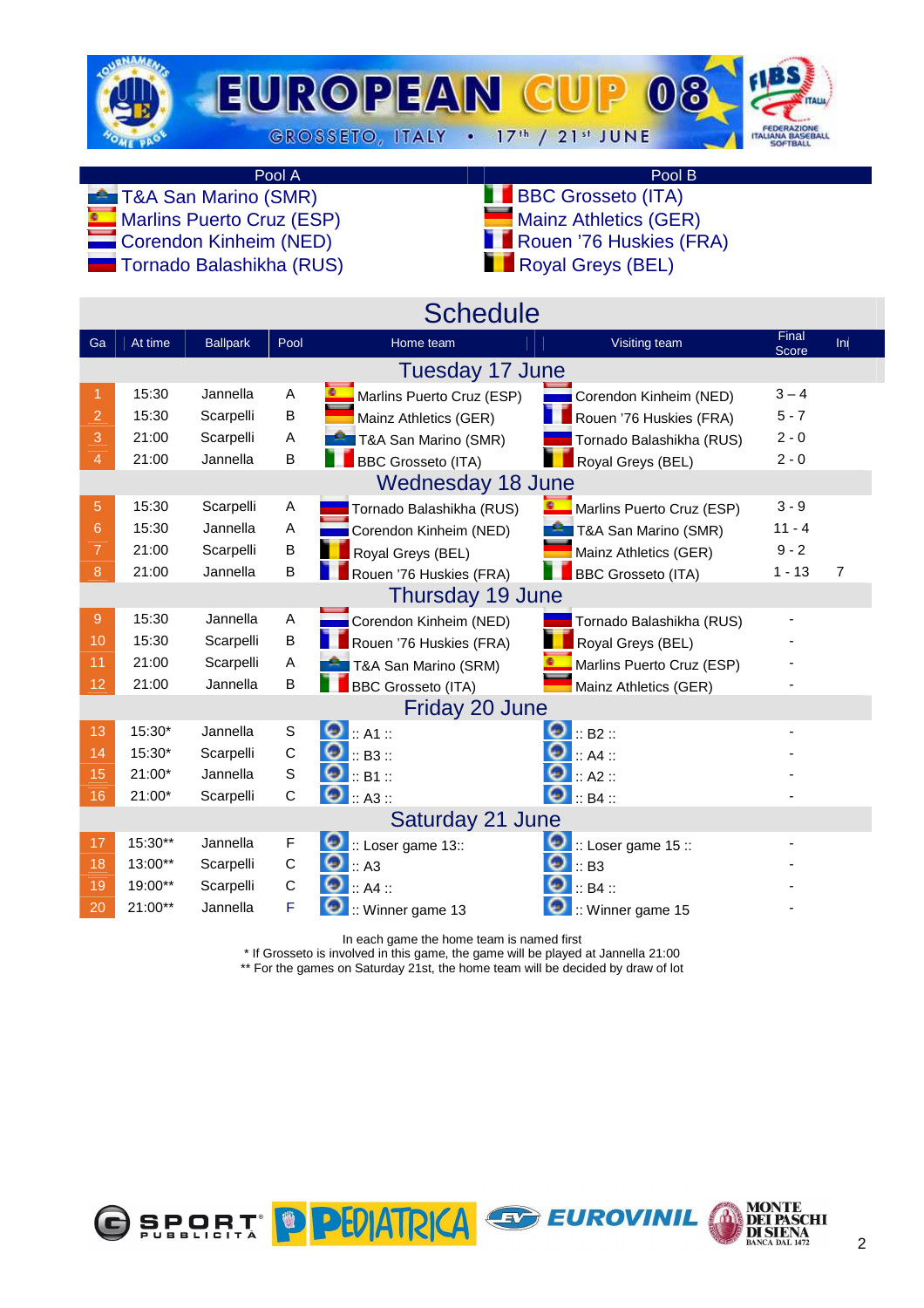

# **Standing**

|                |                           | Pool B         |           |    |      |           |
|----------------|---------------------------|----------------|-----------|----|------|-----------|
| Pos            | Team                      | GP             | <b>WO</b> | LO | AVG  | <b>GB</b> |
|                | <b>BBC Grosseto (ITA)</b> | 2              | 2         | 0  | 1000 |           |
| $\overline{2}$ | Rouen '76 Huskies (FRA)   | 2              | 1         | 1. | 500  | 1.0       |
|                | Royal Greys (BEL)         | 2              | 1         |    | 500  | 1.0       |
|                | Mainz Athletics (GER)     | $\overline{2}$ | 0         |    | 0    | 2.0       |

|                |                               | Pool A         |               |    |            |           |
|----------------|-------------------------------|----------------|---------------|----|------------|-----------|
| Pos            | Team                          | GP             | <b>WO</b>     | LO | <b>AVG</b> | <b>GB</b> |
|                | Corendon Kinheim (NED)        | $\overline{2}$ | $\mathcal{P}$ | 0  | 1000       | 0         |
| 2              | Marlins Puerto Cruz (ESP)     | 2              |               |    | 500        | 1.0       |
| ıЗ             | <b>2</b> T&A San Marino (SMR) | 2              |               |    | 500        | 1.0       |
| $\overline{4}$ | Tornado Balashikha (RUS)      | $\mathcal{P}$  | 0             |    | 0          | 2.0       |

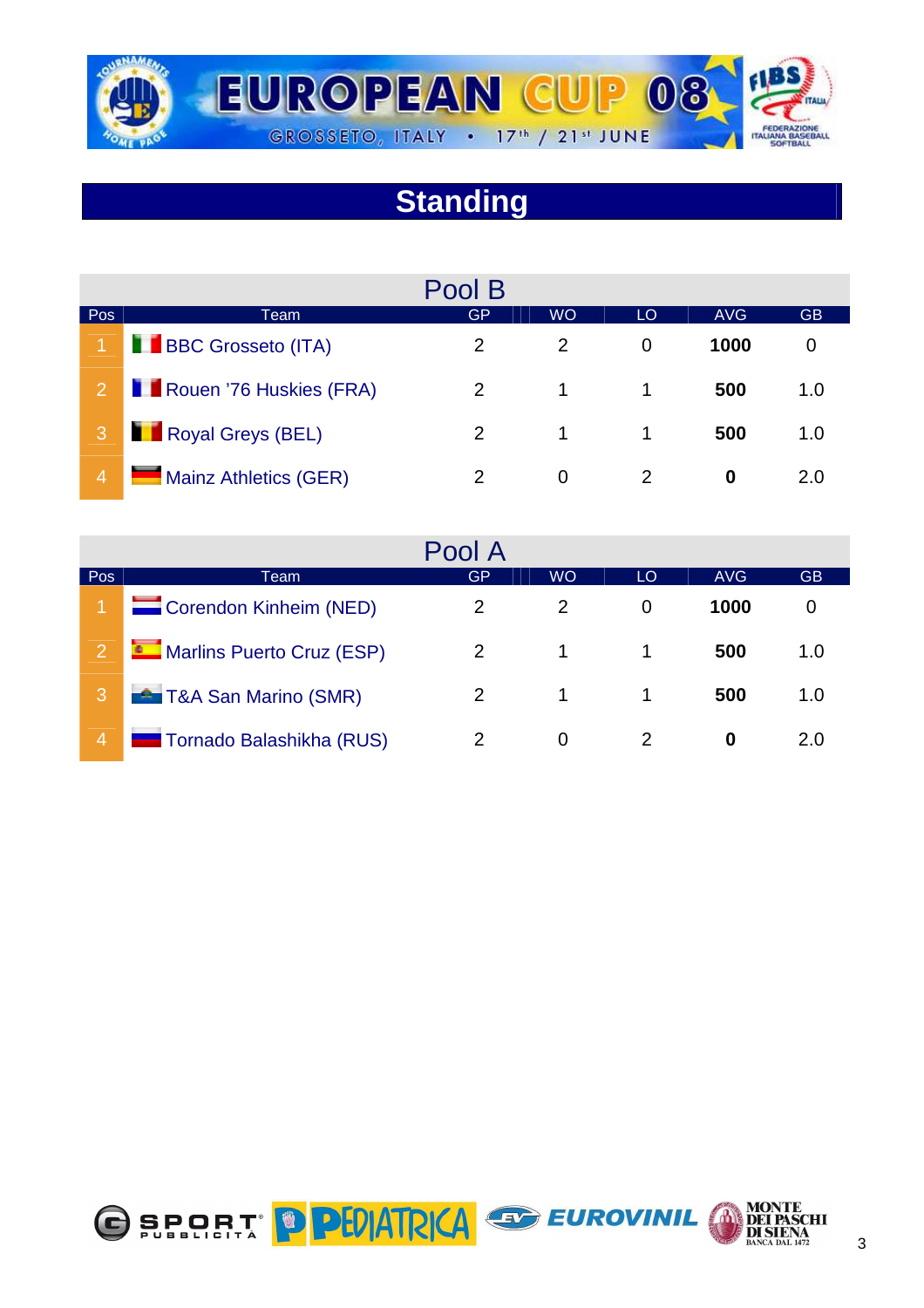



Jun 18, 2008 at Grosseto (S. Scarpelli)

|             |              |                |                |                |              |              |          | Marlins Puerto Cruz 9 |              |              |                |              |              |                |              |              |          |          |               |              |
|-------------|--------------|----------------|----------------|----------------|--------------|--------------|----------|-----------------------|--------------|--------------|----------------|--------------|--------------|----------------|--------------|--------------|----------|----------|---------------|--------------|
| Player      | AB           | R              | н              | вI             | 2B           | 3B           |          | HR BB                 |              |              | SB CS HP SH SF |              |              | so             | IBB KL       |              | GDP      | PO       | A             | Е            |
| SANCHEZ 2b  | 4            | $\mathcal{L}$  |                | $\Omega$       | <sup>0</sup> | n            | O        |                       |              | <sup>n</sup> | 0              | 0            | <sup>0</sup> | <sup>0</sup>   | 0            | <sup>0</sup> | $\Omega$ | 3        | 5             | - 0          |
| MARTINEZ cf | 3            | $\mathfrak{D}$ | <sup>0</sup>   | $\Omega$       | <sup>0</sup> | <sup>0</sup> | $\Omega$ | 2                     | $\Omega$     | $\Omega$     | $\Omega$       | $\Omega$     | $\Omega$     | <sup>0</sup>   | 0            | <sup>0</sup> | $\Omega$ | 1.       | $\Omega$      | 0            |
| NAVARRO c   | 4            |                | 3              | 2              | $\Omega$     | <sup>0</sup> | $\Omega$ | $\Omega$              | $\Omega$     | $\Omega$     | $\Omega$       | $\Omega$     |              | <sup>0</sup>   | $\Omega$     | <sup>0</sup> | $\Omega$ | 9        | $\Omega$      |              |
| MONTIEL 1b  | 5            | $\mathfrak{D}$ | $\overline{2}$ | 4              |              | U            |          | $\Omega$              | $\Omega$     | $\Omega$     | <sup>0</sup>   | $\Omega$     | $\cap$       |                | $\Omega$     | <sup>0</sup> |          | 13       | $\cap$        | $\Omega$     |
| PEREZ ss    | 4            |                | 2              | $\Omega$       |              | U            | $\Omega$ | 1                     | 0            | $\Omega$     | $\Omega$       | $\Omega$     | $\Omega$     | <sup>0</sup>   | $\Omega$     | $\Omega$     | $\Omega$ | $\Omega$ | 4             | <sup>0</sup> |
| LOPEZ 3b    | 5            |                | 4              | $\mathfrak{D}$ |              | U            | $\Omega$ | $\Omega$              | $\Omega$     | $\cap$       | <sup>0</sup>   | $\Omega$     | $\cap$       | <sup>0</sup>   | <sup>0</sup> | <sup>0</sup> | $\Omega$ | $\Omega$ | $\mathcal{L}$ | $\Omega$     |
| MACIAS rf   | 5            | $\Omega$       | <sup>0</sup>   | $\Omega$       | <sup>0</sup> | <sup>0</sup> | $\Omega$ | $\Omega$              | $\Omega$     | $\Omega$     | $\Omega$       | $\Omega$     | $\Omega$     |                | $\Omega$     | $\Omega$     | $\Omega$ |          | $\Omega$      | <sup>0</sup> |
| GARCIA dh   | 4            | $\cap$         | <sup>n</sup>   | $\Omega$       | $\Omega$     | <sup>n</sup> | $\Omega$ | $\Omega$              | $\Omega$     | $\Omega$     | $\Omega$       | $\Omega$     | $\Omega$     | $\mathfrak{D}$ | $\Omega$     | $\Omega$     | $\Omega$ | $\Omega$ | $\cap$        | $\cap$       |
| GALVAN 1f   | 3            | <sup>0</sup>   | <sup>0</sup>   | $\Omega$       | <sup>0</sup> | $\cap$       | $\Omega$ |                       | 0            | $\Omega$     | $\Omega$       | $\Omega$     | $\Omega$     | <sup>0</sup>   | $\Omega$     | $\Omega$     | $\Omega$ | $\Omega$ | $\Omega$      | $\Omega$     |
| DUARTE p    | <sup>0</sup> | U              | <sup>n</sup>   | $\Omega$       | <sup>0</sup> | n            | $\Omega$ | $\Omega$              | <sup>0</sup> | U            | $\Omega$       | <sup>0</sup> | $\cap$       | <sup>0</sup>   | $\Omega$     | U            | $\Omega$ | $\Omega$ |               | $\cap$       |
| $Totals$    | 37           | q              | 12             | 8              | 3            | U            |          | 5                     |              | U            | U              | <sup>0</sup> |              | 4              | U            | O            |          | 27       | 12            |              |

|                         |    |              |              |                |          |              |             |              | Tornado Balashikha 3 |              |          |              |              |          |                              |              |                |               |              |          |
|-------------------------|----|--------------|--------------|----------------|----------|--------------|-------------|--------------|----------------------|--------------|----------|--------------|--------------|----------|------------------------------|--------------|----------------|---------------|--------------|----------|
| Player                  | AB | R            | н            | BІ             |          |              | 2B 3B HR BB |              |                      |              |          |              |              |          | SB CS HP SH SF SO IBB KL GDP |              |                | PO.           | A            | E        |
| BOLOTIN <sub>3</sub> b  | 4  |              | 2            | $\Omega$       | $\Omega$ | $\Omega$     | $\Omega$    | <sup>0</sup> | $\Omega$             | $\Omega$     | $\cap$   | $\Omega$     | <sup>0</sup> |          | $\Omega$                     | $\Omega$     | $\Omega$       | $\Omega$      | $\Omega$     | n        |
| PLATONOV <sub>2</sub> b |    |              |              | $\mathfrak{D}$ | $\Omega$ | $\Omega$     | $\Omega$    | <sup>0</sup> | 0                    | 0            | $\Omega$ | $\Omega$     | <sup>0</sup> |          | $\cap$                       | <sup>0</sup> |                | $\Omega$      | 6            | ∩        |
| KRIPOCHIN cf/p          | 4  | <sup>0</sup> | $\Omega$     | $\Omega$       | $\Omega$ | $\Omega$     | $\Omega$    | 0            | 0                    | 0            | $\Omega$ | $\Omega$     | $\Omega$     | 2        | $\Omega$                     | <sup>0</sup> |                | 2             |              | n        |
| TOROPOV rf              | ζ  | $\Omega$     |              | $\Omega$       | $\Omega$ | $\mathbf{1}$ | $\Omega$    | <sup>0</sup> | $\Omega$             | $\Omega$     | $\Omega$ | $\Omega$     | $\Omega$     | $\Omega$ | $\Omega$                     | $\Omega$     | $\Omega$       | 4             | $\Omega$     | $\cap$   |
| FURSIN rf               |    | U            | $\Omega$     | $\Omega$       | $\Omega$ | $\cap$       | $\Omega$    | <sup>0</sup> | <sup>0</sup>         | <sup>0</sup> | $\Omega$ | $\Omega$     | $\Omega$     |          | $\Omega$                     | <sup>0</sup> | $\Omega$       | $\Omega$      | $\Omega$     | ∩        |
| VASILIEV C              |    | $\Omega$     | $\Omega$     | $\Omega$       | $\Omega$ | $\Omega$     | $\cap$      |              | <sup>0</sup>         | $\Omega$     | $\cap$   | $\Omega$     | <sup>0</sup> |          | $\cap$                       | <sup>0</sup> | $\Omega$       | 4             |              |          |
| SAMCHUK lf/cf           |    | $\Omega$     | $\Omega$     | $\Omega$       | $\Omega$ | $\Omega$     | $\Omega$    | 0            | 0                    | 0            | $\Omega$ | $\Omega$     | 0            |          | $\Omega$                     |              | $\Omega$       | $\Omega$      | <sup>0</sup> |          |
| VASHAKIDZE dh/lf        | 3  | $\Omega$     | $\Omega$     | $\Omega$       | $\Omega$ | $\Omega$     | $\Omega$    | <sup>0</sup> | 0                    | $\Omega$     | $\Omega$ | $\Omega$     | 0            |          | $\Omega$                     | $\Omega$     | $\Omega$       | $\Omega$      | $\Omega$     | $\Omega$ |
| KULIK SS                |    |              | $\cap$       | $\cap$         | $\cap$   | $\cap$       | $\cap$      | <sup>0</sup> | <sup>0</sup>         | <sup>0</sup> | $\cap$   | $\Omega$     | <sup>n</sup> | $\cap$   | $\cap$                       | <sup>n</sup> | $\Omega$       | $\mathcal{D}$ | 4            |          |
| FEDOROV 1b              |    |              |              | $\Omega$       | $\Omega$ | $\cap$       | $\Omega$    | <sup>0</sup> | <sup>0</sup>         | $\Omega$     | $\cap$   | $\Omega$     | 0            | $\Omega$ | $\Omega$                     | <sup>0</sup> | U              | 15            | $\cap$       |          |
| PETROV p                | 0  | <sup>0</sup> | <sup>0</sup> | $\Omega$       | $\Omega$ | $\Omega$     | $\Omega$    | 0            | <sup>0</sup>         | <sup>0</sup> | $\Omega$ | $\Omega$     | 0            | $\Omega$ | $\Omega$                     | $\Omega$     | $\Omega$       | $\Omega$      |              |          |
| SHIROKIY p              | 0  | $\Omega$     | $\Omega$     | $\Omega$       | 0        | $\Omega$     | $\Omega$    | <sup>0</sup> | <sup>0</sup>         | <sup>0</sup> | $\cap$   | $\Omega$     | 0            | $\Omega$ | $\Omega$                     | $\Omega$     | $\Omega$       | $\Omega$      | <sup>n</sup> |          |
| $Totals$                | 30 | ς            | 5            | $\mathfrak{D}$ | U        |              | U           |              | <sup>0</sup>         |              | U        | <sup>0</sup> | U            | 8        | U                            |              | $\mathfrak{D}$ | 27            | 1 ว          |          |

| Marlins Puerto Cruz |                                              |  |  |  |  | IP H R ER BB SO WP HB BK IBB SH SF CI 2B 3B HR AB BF FO GO |  |  |  |  |  |
|---------------------|----------------------------------------------|--|--|--|--|------------------------------------------------------------|--|--|--|--|--|
| DUARTE<br><b>W</b>  | 9.0 5 3 2 1 8 0 0 0 0 0 0 1 0 1 0 30 32 5 12 |  |  |  |  |                                                            |  |  |  |  |  |
|                     |                                              |  |  |  |  |                                                            |  |  |  |  |  |
| Tornado Balashikha  |                                              |  |  |  |  | IP H R ER BB SO WP HB BK IBB SH SF CI 2B 3B HR AB BF FO GO |  |  |  |  |  |

KRIPOCHIN 1.0 3 0 0 0 0 0 0 0 0 0 0 0 0 0 0 5 5 0 2

 Umpires - HP: BAEYENS Patrick (BEL) 1B: DE FRANCESCHI Sante (ITA) 3B: TAURELLI Marco (ITA) Scorers: PIERI Stefano (ITA) BERNASCONI Cristina (ITA) GAROSI Roberta (ITA) TC: FALASCHI Mario (ITA)

Start: 15:30 Time: 2:14 Attendance: 30

 Game notes: Game: 05





в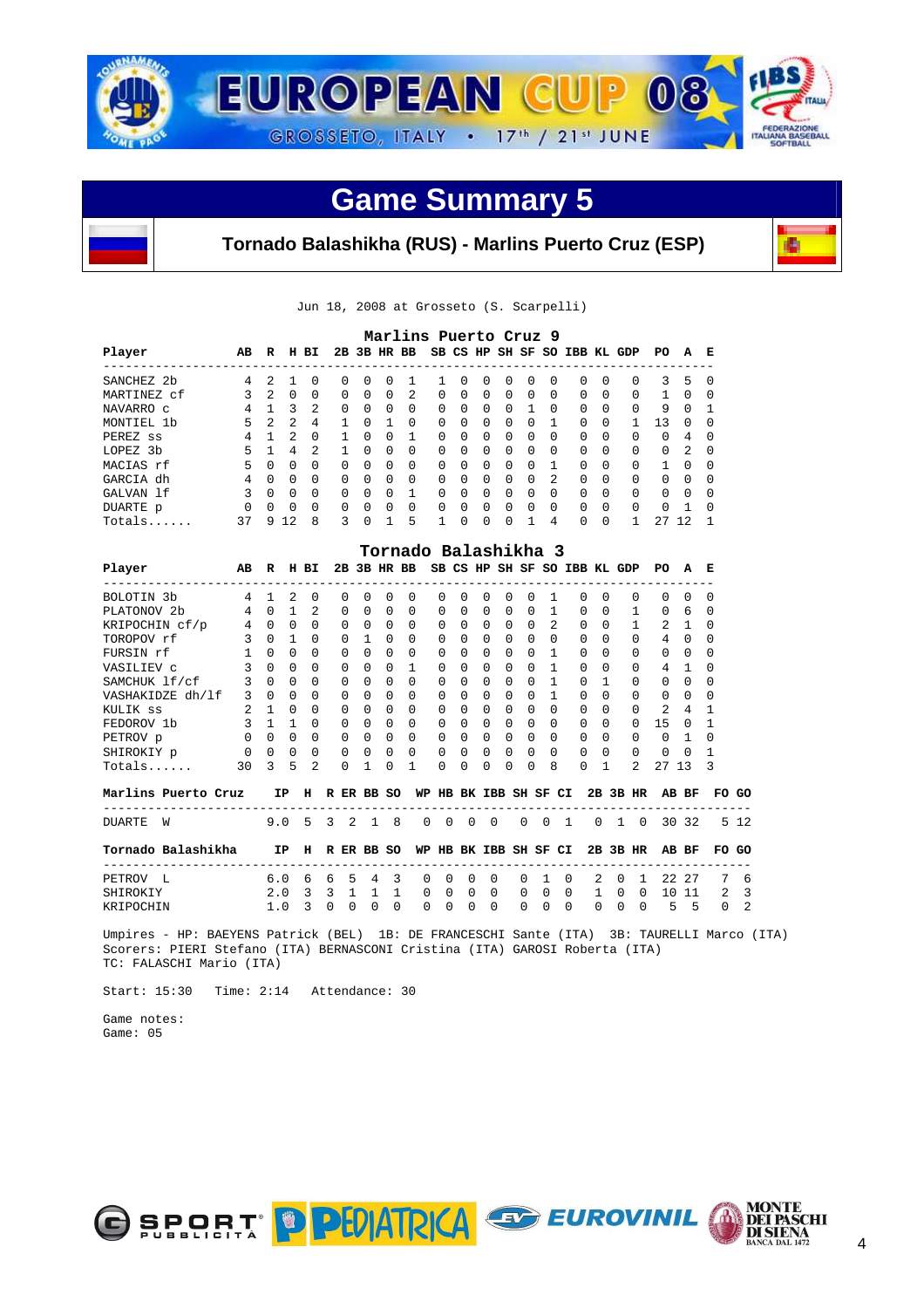



#### **Corendon Kinheim (NED) - T&A San Marino (SMR)**

Jun 18, 2008 at Grosseto (Jannella)

|                                               |                |              |                |              |                |             |              |          |               | T&A San Marino 4      |                         |                |          |                       |                |               |                              |               |                         |                |                |              |        |
|-----------------------------------------------|----------------|--------------|----------------|--------------|----------------|-------------|--------------|----------|---------------|-----------------------|-------------------------|----------------|----------|-----------------------|----------------|---------------|------------------------------|---------------|-------------------------|----------------|----------------|--------------|--------|
| Player<br>------------                        | AB             | R            |                | H BI         |                | 2B 3B HR BB |              |          |               |                       |                         |                |          |                       |                |               | SB CS HP SH SF SO IBB KL GDP |               |                         | PО             | A              | Е            |        |
| BUCCHERI cf                                   | 4              | 1            | 1              | 0            | 0              | 0           | 0            |          | 1             | 0                     | 0                       | 0              | 0        | 0                     | 1              |               | 0                            | 1             | 0                       | 2              | 0              | 0            |        |
| LA FERA SS                                    | 4              | $\Omega$     | $\overline{2}$ | $\Omega$     | $\overline{2}$ | $\Omega$    | $\Omega$     |          | $\Omega$      | $\mathbf 0$           | $\Omega$                | 0              | 1        | $\mathbf 0$           | $\Omega$       |               | $\Omega$                     | $\Omega$      | 0                       | $\mathbf 0$    | 7              | $\mathbf 0$  |        |
| VASOUEZ 1f                                    | 2              | 1            | 1              | 1            | $\Omega$       | $\Omega$    | $\Omega$     |          | 2             | 0                     | $\Omega$                | 0              | $\Omega$ | 1                     | $\Omega$       |               | $\Omega$                     | $\Omega$      | 0                       | 0              | 1              | 0            |        |
| DE BIASE 1b                                   | 4              | $\mathbf{1}$ | 1              | $\Omega$     | $\Omega$       | $\Omega$    | $\Omega$     |          | $\Omega$      | $\Omega$              | <sup>0</sup>            | $\mathbf{1}$   | $\Omega$ | $\Omega$              | $\Omega$       |               | $\Omega$                     | <sup>0</sup>  | U                       | 7              | $\mathbf{1}$   | $\Omega$     |        |
| SHELDON 3b                                    | 4              | $\mathbf{1}$ | $\mathbf{1}$   | $\Omega$     | 0              | 0           | 0            |          | 1             | 0                     | 0                       | 0              | 0        | 0                     | $\Omega$       |               | $\Omega$                     | $\Omega$      | 1                       | 3              | 0              | 0            |        |
| ROVINELLI dh                                  | 5              | $\mathbf{0}$ | 1              | 0            | 0              | 0           | 0            |          | 0             | 0                     | 0                       | 0              | 0        | 0                     | 3              |               | 0                            | 1             | 0                       | 0              | 0              | $\mathbf 0$  |        |
| SUARDI rf/c                                   | 2              | 0            | $\Omega$       | $\mathbf{1}$ | $\Omega$       | 0           | $\Omega$     |          | 2             | $\Omega$              | 0                       | 1              | 0        | $\Omega$              | $\Omega$       |               | $\Omega$                     | $\Omega$      | 0                       | 1              | 1              | $\Omega$     |        |
| IMPERIALI 2b                                  | 2              | $\Omega$     | $\mathbf{1}$   | 2            | $\mathbf 0$    | $\Omega$    | $\Omega$     |          | 0             | 0                     | $\Omega$                | 0              | 2        | $\Omega$              | $\mathbf{1}$   |               | $\Omega$                     | $\Omega$      | $\Omega$                | 6              | 0              | $\Omega$     |        |
| ALBANESE C                                    | 3              | $\Omega$     | $\mathbf 0$    | $\Omega$     | $\Omega$       | $\Omega$    | $\Omega$     |          | $\mathbf{1}$  | $\Omega$              | $\Omega$                | 0              | 0        | $\Omega$              | $\mathbf{1}$   |               | $\Omega$                     | $\mathbf{1}$  | $\Omega$                | $\overline{4}$ | 0              | 0            |        |
| COLICCHIO rf                                  | $\Omega$       | 0            | $\Omega$       | 0            | 0              | 0           | 0            |          | <sup>0</sup>  | 0                     | 0                       | 0              | 0        | $\Omega$              | $\Omega$       |               | $\Omega$                     | 0             | 0                       | 0              | 0              | 0            |        |
| DA SILVA p                                    | $\Omega$       | <sup>0</sup> | $\Omega$       | $\Omega$     | $\Omega$       | $\Omega$    | $\Omega$     |          | $\Omega$      | $\Omega$              | <sup>0</sup>            | <sup>0</sup>   | $\Omega$ | $\Omega$              | $\Omega$       |               | $\Omega$                     | $\Omega$      | $\Omega$                | $\Omega$       | 3              | <sup>0</sup> |        |
| LOONEY p                                      | $\Omega$       | 0            | 0              | $\Omega$     | 0              | 0           | 0            |          | 0             | 0                     | 0                       | 0              | 0        | 0                     | $\Omega$       |               | $\Omega$                     | $\Omega$      | 0                       | 0              | 0              | 0            |        |
| MARTIGNONI p                                  | $\Omega$       | $\Omega$     | $\Omega$       | $\Omega$     | $\mathbf 0$    | $\Omega$    | $\Omega$     |          | $\Omega$      | 0                     | $\Omega$                | 0              | 0        | $\Omega$              | $\Omega$       |               | $\Omega$                     | $\Omega$      | $\Omega$                | 0              | 0              | $\Omega$     |        |
| MARRONE p                                     | 0              | 0            | $\mathbf 0$    | $\Omega$     | 0              | $\Omega$    | $\Omega$     |          | 0             | 0                     | 0                       | 0              | 0        | $\Omega$              | $\Omega$       |               | $\Omega$                     | $\Omega$      | $\Omega$                | 0              | 0              | 0            |        |
| LUCENA p                                      | 0              | $\Omega$     | $\mathbf 0$    | $\Omega$     | 0              | 0           | $\Omega$     |          | 0             | 0                     | 0                       | 0              | 0        | 0                     | $\Omega$       |               | $\Omega$                     | $\Omega$      | $\Omega$                | 1              | 0              | $\Omega$     |        |
| Totals                                        | 30             | 4            | 8              | 4            | $\overline{2}$ | $\Omega$    | $\Omega$     |          | 7             | $\Omega$              | 0                       | $\overline{2}$ | 3        | $\mathbf{1}$          | 6              |               | $\Omega$                     | 3             | $\mathbf{1}$            | 24 13          |                | $\Omega$     |        |
|                                               |                |              |                |              |                |             |              |          |               |                       |                         |                |          |                       |                |               |                              |               |                         |                |                |              |        |
|                                               |                |              |                |              |                |             |              |          |               | Corendon Kinheim 11   |                         |                |          |                       |                |               |                              |               |                         |                |                |              |        |
| Player                                        | AB             | R            |                | H BI         |                | 2B 3B HR BB |              |          |               |                       |                         |                |          |                       |                |               | SB CS HP SH SF SO IBB KL GDP |               |                         | PO.            | A              | Е            |        |
| ROMBLEY cf                                    | 5              | 3            | 3              | 1            | 1              | $\Omega$    | $\Omega$     |          | 0             | 0                     | $\Omega$                | $\Omega$       | 0        | $\Omega$              | $\Omega$       |               | 0                            | $\Omega$      | 0                       | 1              | 0              | 0            |        |
| CREMER 2b                                     | $\overline{4}$ | 1            | 3              | 3            | $\mathbf{1}$   | $\Omega$    | 0            |          | 0             | $\Omega$              | $\Omega$                | $\Omega$       | 1        | $\Omega$              | $\Omega$       |               | $\Omega$                     | $\Omega$      | $\Omega$                | 3              | 2              | $\mathbf 0$  |        |
| KLOOSTER rf                                   | 4              | $\Omega$     | 2              | 2            | $\Omega$       | $\Omega$    | $\Omega$     |          | $\Omega$      | $\Omega$              | <sup>0</sup>            | 0              | 1        | <sup>0</sup>          | <sup>0</sup>   |               | $\Omega$                     | <sup>0</sup>  | <sup>0</sup>            | 3              | 0              | $\Omega$     |        |
| SMEETS C                                      | 4              | 1            | 1              | 1            | $\mathbf 0$    | 0           | 0            |          | 1             | 0                     | 0                       | 0              | 0        | 0                     | 1              |               | 1                            | $\Omega$      | 0                       | 7              | 0              | 0            |        |
| ENGELHARDT 1b                                 | 5              | $\mathbf{1}$ | $\Omega$       | $\mathbf{1}$ | $\Omega$       | $\Omega$    | $\Omega$     |          | 0             | $\Omega$              | $\Omega$                | $\Omega$       | $\Omega$ | $\Omega$              | $\overline{a}$ |               | $\Omega$                     | $\Omega$      | 0                       | 8              | 1              | $\Omega$     |        |
| ROOI 3b                                       | 4              | $\Omega$     | 2              | 2            | $\mathbf{1}$   | $\Omega$    | $\Omega$     |          | 0             | 0                     | 0                       | 0              | 0        | $\Omega$              | $\Omega$       |               | $\Omega$                     | $\Omega$      | 0                       | 0              | 3              | $\Omega$     |        |
| KOOLEN SS                                     | 4              | $\Omega$     | $\mathbf 0$    | $\Omega$     | $\mathbf 0$    | $\Omega$    | $\Omega$     | $\Omega$ |               | 0                     | 0                       | 0              | 0        | $\Omega$              | $\Omega$       |               | $\Omega$                     | $\Omega$      | $\Omega$                | 3              | 3              | 0            |        |
| HALMAN dh                                     | 3              | 2            | 1              | $\Omega$     | $\mathbf 0$    | 0           | $\Omega$     |          | 1             | 0                     | 0                       | 0              | 0        | $\Omega$              | $\Omega$       |               | $\Omega$                     | $\Omega$      | 0                       | 0              | 0              | 0            |        |
| BELJAARDS D 1f                                | $\overline{4}$ | 3            | 3              | $\mathbf{1}$ | $\mathbf{1}$   | $\Omega$    | $\Omega$     |          | $\Omega$      | $\Omega$              | $\Omega$                | 0              | 0        | $\Omega$              | $\mathbf{1}$   |               | $\Omega$                     | 1             | $\Omega$                | 2              | 0              | $\Omega$     |        |
| EIS van p                                     | <sup>0</sup>   | <sup>0</sup> | $\Omega$       | <sup>0</sup> | $\Omega$       | $\Omega$    | $\Omega$     |          | $\Omega$      | $\Omega$              | 0                       | 0              | $\Omega$ | $\Omega$              | <sup>0</sup>   |               | $\Omega$                     | $\Omega$      | <sup>0</sup>            | $\Omega$       | 1              | <sup>0</sup> |        |
| BAUR p                                        | $\Omega$       | $\Omega$     | $\Omega$       | $\Omega$     | $\Omega$       | $\Omega$    | $\Omega$     |          | 0             | $\Omega$              | $\Omega$                | $\Omega$       | $\Omega$ | $\Omega$              | $\Omega$       |               | $\Omega$                     | $\Omega$      | $\Omega$                | $\Omega$       | 1              | $\Omega$     |        |
| KAMPEN p                                      | $\mathbf 0$    | 0            | $\mathbf 0$    | $\Omega$     | 0              | 0           | 0            |          | 0             | 0                     | 0                       | 0              | 0        | $\Omega$              | $\Omega$       |               | $\Omega$                     | $\Omega$      | $\Omega$                | $\mathbf 0$    | 0              | $\Omega$     |        |
| Totals                                        |                | 37 11 15     |                | 11           | 4              | 0           | 0            |          | 2             | 0                     | 0                       | 0              | 2        | 0                     | 4              |               | $\mathbf{1}$                 | $\mathbf{1}$  | $\Omega$                | 27             | 11             | 0            |        |
|                                               |                |              |                |              |                |             |              |          |               |                       |                         |                |          |                       |                |               |                              |               |                         |                |                |              |        |
| T&A San Marino<br>___________________________ |                |              | ΙP             | н            |                | R ER BB SO  |              |          |               | WP HB BK IBB SH SF CI |                         |                |          |                       |                |               |                              |               | 2B 3B HR                |                | AB BF          | FO           | GO     |
| DA SILVA<br>L                                 |                | 4.1          |                | 7            | 5              | 5           | 1            | 3        | 0             | 0                     | 0                       | 1              |          | 2                     | 0              | $\Omega$      | 0                            | 0             | 0                       | 19             | 22             | 2            | 8      |
| <b>LOONEY</b>                                 |                | 0.2          |                | 1            | $\Omega$       | $\Omega$    | $\Omega$     | $\Omega$ | $\Omega$      | $\Omega$              | $\Omega$                | $\Omega$       |          | $\Omega$              | $\Omega$       | $\Omega$      | $\mathbf{1}$                 | $\Omega$      | $\Omega$                | 2              | $\overline{2}$ | $\Omega$     | 1      |
| MARTIGNONI                                    |                | 0.2          |                | 4            | 3              | 3           | 0            | 0        | 1             | $\Omega$              | 0                       | $\Omega$       |          | 0                     | 0              | $\Omega$      | 1                            | $\Omega$      | $\Omega$                | 6              | 6              | 2            | 0      |
| MARRONE                                       |                | 1.1          |                | 0            | 0              | 0           | 0            | 1        | 0             | 0                     | 0                       | 0              |          | 0                     | 0              | $\Omega$      | 0                            | 0             | 0                       | 4              | 4              | 2            | 1      |
| LUCENA                                        |                | 1.0          |                | 3            | 3              | 3           | $\mathbf{1}$ | $\Omega$ | 1             | $\Omega$              | $\Omega$                | $\Omega$       |          | $\Omega$              | 0              | $\Omega$      | 2                            | 0             | $\Omega$                | 6              | 7              | $\mathbf{1}$ | 2      |
|                                               |                |              |                |              |                |             |              |          |               |                       |                         |                |          | WP HB BK IBB SH SF CI |                |               |                              |               | 2B 3B HR                |                | AB BF          | FO GO        |        |
| Corendon Kinheim                              |                |              | ΙP             | н            | R ER BB SO     |             |              |          |               |                       |                         |                |          |                       |                |               |                              |               |                         |                |                |              |        |
| ------------                                  |                |              |                |              |                |             |              |          |               |                       |                         |                |          |                       |                |               |                              |               |                         |                |                |              |        |
| EIS van<br>BAUR<br>W                          |                | 4.0<br>4.0   |                | 6<br>2       | 3<br>1         | 3<br>1      | 6<br>1       | 3<br>3   | $\Omega$<br>0 | 2<br>$\mathbf 0$      | $\Omega$<br>$\mathbf 0$ | $\Omega$<br>0  |          | 2<br>1                | $\Omega$<br>1  | $\Omega$<br>0 | 1<br>$\mathbf{1}$            | $\Omega$<br>0 | $\Omega$<br>$\mathbf 0$ | 12             | 15 25<br>-15   | 2<br>5       | 6<br>4 |

 Umpires - HP: MAKOUTCHETCHEV Serge(FRA) 1B: BESZCZYNSKY Dana (AUT) 3B: LARKIN Michael(RUS) Scorers: PAINI Anna Maria (ITA), GRASSO Mario (ITA) TC: STROM Peter (SWE)

Start: 15:30 Time: 3:00 Attendance: 80

 Weather: Sunny Game notes: EIS van faced 2 batters in the 5th. Game: 06

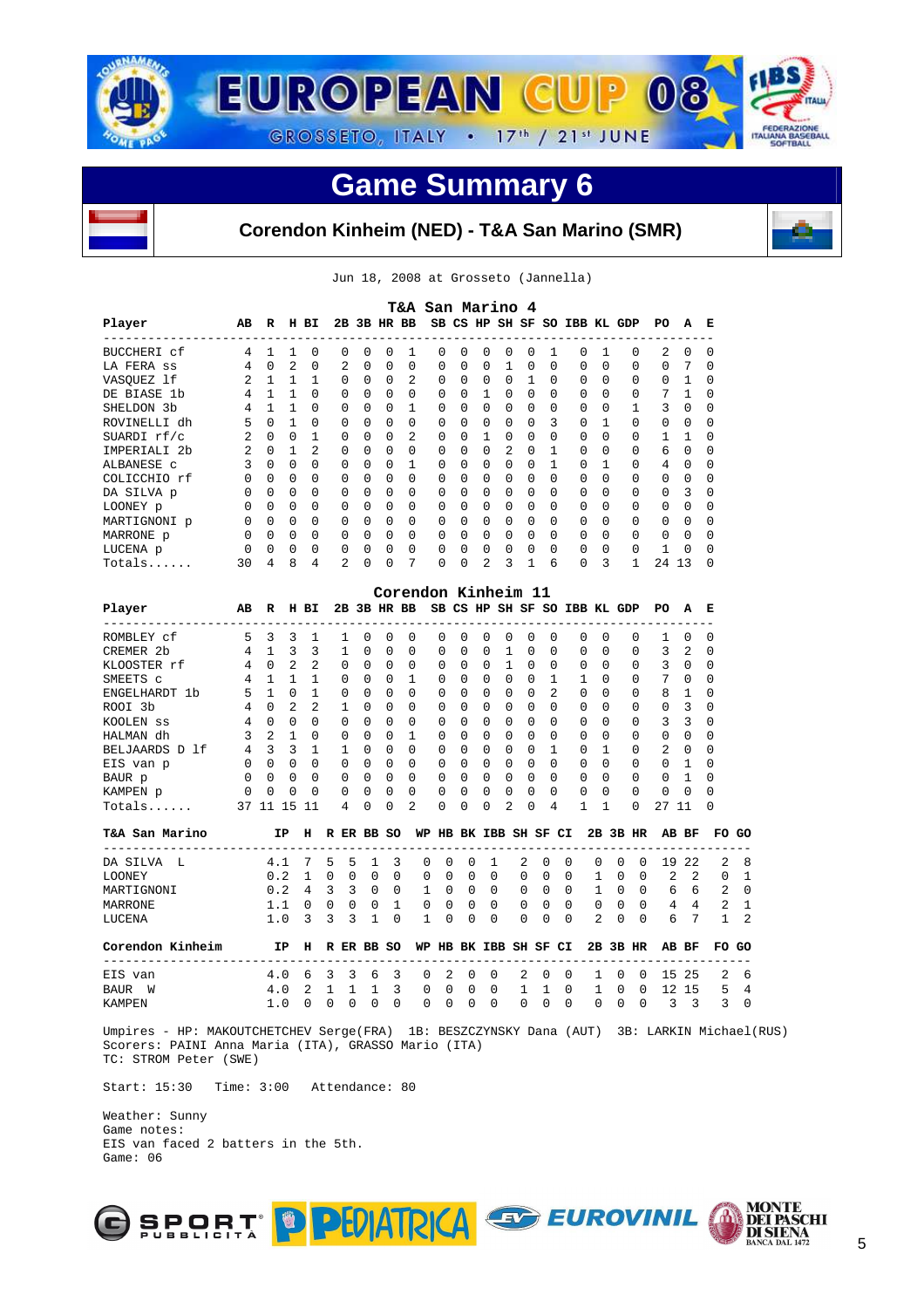

#### **Royal Greys (BEL) - Mainz Athletics (GER**

Jun 18, 2008 at Grosseto (S. Scarpelli)

|                         |                |                                     |                         |                |              |              |          |              | Mainz Athletics 2 |              |              |              |                |              |                |                                          |                |          |              |                |                         |              |    |
|-------------------------|----------------|-------------------------------------|-------------------------|----------------|--------------|--------------|----------|--------------|-------------------|--------------|--------------|--------------|----------------|--------------|----------------|------------------------------------------|----------------|----------|--------------|----------------|-------------------------|--------------|----|
| Player                  | AВ             |                                     |                         | R H BI         |              |              |          |              |                   |              |              |              |                |              |                | 2B 3B HR BB SB CS HP SH SF SO IBB KL GDP |                |          |              | PO.            | A                       | E            |    |
| HOBBS-BROWN p/ss        | 3              | $\Omega$                            | $\Omega$                | $\Omega$       |              | $\Omega$     | $\Omega$ | $\Omega$     | 1                 | $\Omega$     | 0            | $\Omega$     | $\Omega$       | $\Omega$     | 1              | $\Omega$                                 | 1              |          | 0            | 2              | $\mathbf{1}$            | $\Omega$     |    |
| BOLDT 3b/2b             | 4              | 1                                   | $\overline{1}$          | 0              |              | $\Omega$     | $\Omega$ | $\Omega$     | 0                 | $\Omega$     | $\Omega$     | $\Omega$     | $\Omega$       | $\Omega$     | $\overline{2}$ | $\Omega$                                 | $\Omega$       |          | <sup>0</sup> | 3              | $\overline{2}$          | 1            |    |
| LARSON rf               | 4              | $\Omega$                            | $\mathbf{1}$            | 1              |              | 1            | $\Omega$ | $\Omega$     | 0                 | $\Omega$     | $\Omega$     | $\Omega$     | $\Omega$       | $\Omega$     | $\mathbf{1}$   |                                          | $0\quad1$      |          | $\Omega$     | $2 \ 0$        |                         | $\Omega$     |    |
| KIPPHAN 1b              | $\mathcal{L}$  | $\Omega$                            | $\overline{1}$          | $\Omega$       |              | $\Omega$     | $\Omega$ | $\Omega$     | 1                 | $\Omega$     | $\Omega$     | $\Omega$     | $\Omega$       | $\Omega$     | 2              | $\Omega$                                 | $\Omega$       |          | $\Omega$     | 5              | $\overline{1}$          | <sup>0</sup> |    |
| HARTKOPF ss/3b          | 4              | $\Omega$                            | - 0                     | 0              |              | $\Omega$     | $\Omega$ | $\Omega$     | $\Omega$          | $\Omega$     | $\Omega$     | <sup>0</sup> | $\Omega$       | $\Omega$     | $\overline{a}$ | $\Omega$                                 | $\Omega$       |          | 1.           | $\mathbf{1}$   | $\overline{\mathbf{3}}$ | 1            |    |
| SASAKI C                | 2              | $\Omega$                            | $\overline{1}$          | $\Omega$       |              | $\Omega$     | $\Omega$ | $\Omega$     | 1                 | $\Omega$     | $\Omega$     | <sup>0</sup> | $\Omega$       | $\Omega$     | $\Omega$       | $\cap$                                   | $\Omega$       |          | <sup>n</sup> | 5              | $\Omega$                | $\Omega$     |    |
| KOTOWSKI C              | $\mathbf{1}$   | $\Omega$                            | $\Omega$                | $\Omega$       |              | $\Omega$     | $\Omega$ | $\Omega$     | $\Omega$          | $\Omega$     | $\Omega$     | <sup>0</sup> | $\Omega$       | $\Omega$     | 1              | $\Omega$                                 | $\mathbf{1}$   |          | $\Omega$     | $\Omega$       | $\Omega$                | $\Omega$     |    |
| STOECKLIN <sub>2b</sub> | 3              | $\Omega$                            | <sup>1</sup>            | $\Omega$       |              | $\Omega$     | $\Omega$ | $\Omega$     | O                 | $\Omega$     | $\Omega$     | <sup>0</sup> | $\Omega$       | $\Omega$     | $\Omega$       | $\Omega$                                 | $\Omega$       |          | $\Omega$     | 3              | $\Omega$                | 1            |    |
| WEICHERT cf             | $\mathbf{1}$   | $\Omega$                            | $\cap$                  | $\Omega$       |              | $\Omega$     | $\Omega$ | $\Omega$     | $\Omega$          | $\Omega$     | $\Omega$     | $\Omega$     | $\Omega$       | $\Omega$     | $\mathbf{1}$   | $\Omega$                                 | $\Omega$       |          | $\Omega$     | $\overline{2}$ | $\Omega$                | $\Omega$     |    |
| DOLL cf/p               | $\overline{4}$ |                                     | $0 \quad 0$             | $\Omega$       |              | $\Omega$     | $\Omega$ | $\Omega$     | $\Omega$          | $\Omega$     | $\Omega$     | $\Omega$     | $\Omega$       | $\Omega$     | $\mathbf{1}$   | $\Omega$                                 | $\Omega$       |          | $\Omega$     | $\mathbf{1}$   | $\bigcirc$              | 0            |    |
| MUSCHIK 1f              | 3              | $\overline{1}$                      | $\overline{1}$          | $\Omega$       |              | $\mathbf 0$  | $\Omega$ | $\Omega$     | $\Omega$          | $\Omega$     | $\Omega$     | $\Omega$     | $\Omega$       | $\Omega$     | $\Omega$       | $\Omega$                                 | $\Omega$       |          | $\Omega$     | $\Omega$       | $\Omega$                | $\Omega$     |    |
| Totals                  | 32             | $\mathfrak{D}$                      | 6                       | $\mathbf{1}$   |              | 1            | U        | <sup>0</sup> | 3                 | <sup>0</sup> | <sup>0</sup> | $\Omega$     | <sup>0</sup>   | <sup>0</sup> | 11             | $\Omega$                                 | $\overline{3}$ |          | 1            | 24             | 7                       | 3            |    |
|                         |                |                                     |                         |                |              |              |          |              | Royal Greys 9     |              |              |              |                |              |                |                                          |                |          |              |                |                         |              |    |
| Player                  | AВ             |                                     |                         | R II BI        |              |              |          |              |                   |              |              |              |                |              |                | 2B 3B HR BB SB CS HP SH SF SO IBB KL GDP |                |          |              | PO A E         |                         |              |    |
| VAN DER MEIR 2b         | 5              | $\Omega$                            | $\Omega$                | $\Omega$       |              | $\Omega$     | $\Omega$ | $\Omega$     | $\Omega$          | $\Omega$     | $\Omega$     | 0            | $\Omega$       | $\Omega$     | $\mathfrak{D}$ | $\Omega$                                 | $\Omega$       |          | 0            | 3              | $\mathbf{1}$            | 3            |    |
| MERTENS cf              |                | 4 1                                 | $\overline{1}$          | 0              |              | $\Omega$     | $\Omega$ | $\Omega$     | $\Omega$          | $\Omega$     | $\Omega$     | 1            | $\Omega$       | $\Omega$     | $\Omega$       | $\Omega$                                 | $\Omega$       |          | 0            | $2 \ 0$        |                         | $\Omega$     |    |
| ROSIERS 3b              | $\overline{4}$ | 2                                   | $\overline{\mathbf{3}}$ | $\Omega$       |              | $\Omega$     | $\Omega$ | $\Omega$     | 1                 | $\Omega$     | $\Omega$     | $\Omega$     | $\bigcirc$     | $\Omega$     | $\Omega$       | $\Omega$                                 | $\Omega$       |          | $\Omega$     | $1 \quad 2$    |                         | $\mathbf{1}$ |    |
| BELL SS                 | 5              | 2                                   | $\overline{\mathbf{3}}$ | 3              |              | $\Omega$     | $\Omega$ | $\mathbf{1}$ | $\Omega$          | $\Omega$     | $\Omega$     | 0            | $\bigcirc$     | $\Omega$     | $\Omega$       | $\Omega$                                 | $\Omega$       |          | $\Omega$     | $\Omega$       | $\overline{\mathbf{3}}$ | $\Omega$     |    |
| KNOLLENBURG 1b          | 5              |                                     | 2 <sup>3</sup>          | $\mathbf{1}$   |              | $\Omega$     | $\Omega$ | $\Omega$     | $\Omega$          | $\Omega$     | $\Omega$     | <sup>0</sup> | $\bigcirc$     | $\Omega$     | $\Omega$       | $\Omega$                                 | $\Omega$       |          | <sup>0</sup> | $7\quad 0$     |                         | <sup>0</sup> |    |
| WYBO rf                 | 3              | $1 \quad 2$                         |                         | $\overline{2}$ |              | 2            | $\Omega$ | $\Omega$     | $\Omega$          | $\Omega$     | $\Omega$     | 0            | <sup>1</sup>   | $\Omega$     | $\mathbf{1}$   | $\Omega$                                 | $\Omega$       |          | $\Omega$     | $\overline{2}$ | $\bigcirc$              | $\Omega$     |    |
| HERSSENS 1f             | $\overline{4}$ |                                     | $0 \quad 1$             | $\overline{a}$ |              | $\Omega$     | $\Omega$ | $\Omega$     | <sup>0</sup>      | $\Omega$     | $\Omega$     | $\Omega$     | $\overline{0}$ | $\Omega$     | $\mathbf{1}$   | $\Omega$                                 | $\Omega$       |          | 0            | $\mathbf{1}$   | $\bigcirc$              | $\Omega$     |    |
| RUELLE dh               | $\mathbf{3}$   | $\begin{matrix} 0 & 0 \end{matrix}$ |                         | $\Omega$       |              | $\Omega$     | $\Omega$ | $\Omega$     | 0                 | $\Omega$     | $\Omega$     | $\Omega$     | $\mathbf{1}$   | $\Omega$     | $\Omega$       | $\Omega$                                 | $\Omega$       |          | $\Omega$     | $\Omega$       | $\bigcirc$              | <sup>0</sup> |    |
| ROEVENS C               | 3              | $\mathbf{1}$                        | $\overline{1}$          | 0              |              | $\mathbf{0}$ | 0        | 0            | $\mathbf{1}$      | 0            | $\Omega$     |              | $0\quad 0$     | $\Omega$     | $\mathbf{1}$   | $\Omega$                                 | $\bigcirc$     |          | $\Omega$     | 11             | $\bigcirc$              | <sup>0</sup> |    |
| VAN HOOF p              | $\Omega$       | $\Omega$                            | $\Omega$                | 0              |              | $\mathbf 0$  | 0        | $\mathbf 0$  | $\Omega$          | 0            | $\Omega$     | $\Omega$     | $\Omega$       | 0            | $\Omega$       | $\Omega$                                 | $\Omega$       |          | $\Omega$     | 0              | 3                       | <sup>0</sup> |    |
| Totals                  | 36             |                                     | 9 14                    | 8              |              | 2            | $\Omega$ | $\mathbf{1}$ | 2                 | $\Omega$     | 0            | 1            | 2              | $\Omega$     | 5              | $\Omega$                                 | $\Omega$       |          | $\Omega$     | 27             | 9                       | 4            |    |
| Mainz Athletics         |                |                                     | ΙP                      |                | H R ER BB SO |              |          |              |                   |              |              |              |                |              |                | WP HB BK IBB SH SF CI                    |                |          | 2B 3B HR     |                | AB BF                   | FO.          | GO |
|                         |                |                                     |                         |                |              |              |          |              |                   |              |              |              |                |              |                |                                          |                |          |              | ------         |                         |              |    |
| HOBBS-BROWN<br>L        |                |                                     | 7.0 12                  |                | 8            | 7            | 1        | 5            | 1                 | 1            | 0            | 0            |                | 2            | $\Omega$       | $\Omega$                                 | 2              | $\Omega$ | 1            |                | 31 35                   | 8            |    |

 **Royal Greys IP H R ER BB SO WP HB BK IBB SH SF CI 2B 3B HR AB BF FO GO**  --------------------------------------------------------------------------------------- VAN HOOF W 9.0 6 2 1 3 11 0 0 0 0 0 0 0 1 0 0 32 35 6 8

 Umpires - HP: MAESTRI Alessandro (ITA) 1B: TAURELLI Marco (ITA) 3B: CAPPUCCINI Alessandro (ITA) Scorers: PIERI Stefano (ITA), DEL BOTTEGONE Anna (ITA) TC: FALASCHI Mario (ITA)

Start: 21:00 Time: 2:27 Attendance: 70

Weather:

 Game notes: Game: 07





)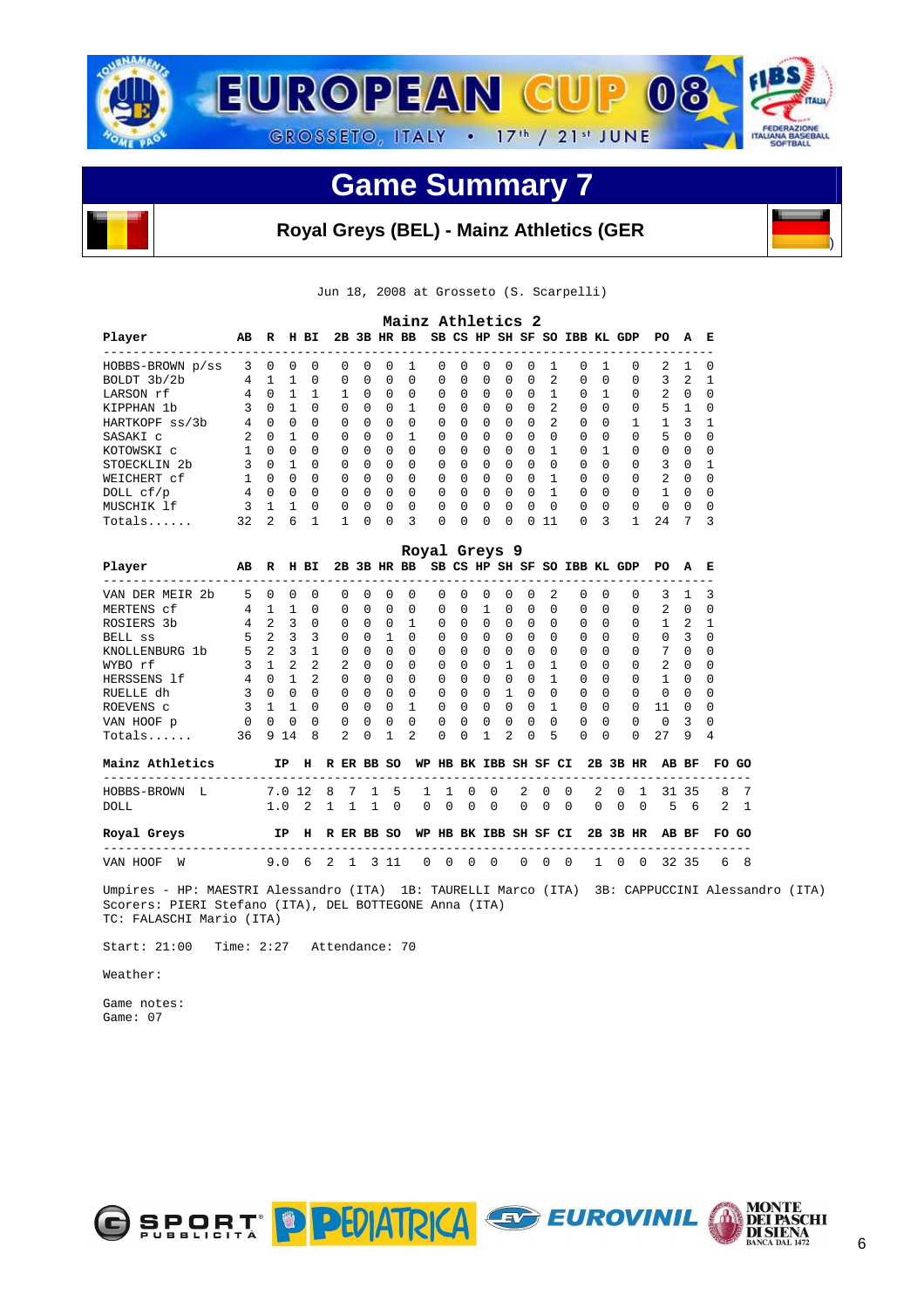

#### **Rouen '76 Huskies (FRA) - BBC Grosseto (ITA)**

Jun 18, 2008 at Grosseto (R. Jannella)

|                                     |                |                |                |                |               |              |             |                | MontePaschi Grosseto 13 |             |                |             |               |                |                              |              |                |                |                |              |
|-------------------------------------|----------------|----------------|----------------|----------------|---------------|--------------|-------------|----------------|-------------------------|-------------|----------------|-------------|---------------|----------------|------------------------------|--------------|----------------|----------------|----------------|--------------|
| Player<br>------------------------- | AВ             | R              |                | H BI           |               |              |             | 2B 3B HR BB    |                         |             | ------------   |             |               |                | SB CS HP SH SF SO IBB KL GDP |              | -------------- | PO.            | A              | E            |
| NUNEZ rf/ss                         | 3              | 2              | $\mathbf{1}$   | $\mathfrak{D}$ | $\Omega$      | $\Omega$     | $\Omega$    | 2              | 1                       | $\Omega$    | $\Omega$       | $\Omega$    | $\Omega$      | 1              | 0                            | 0            | 0              |                |                | <sup>0</sup> |
| <b>DALLOSPEDALE</b><br>- 2b         | 3              | $\mathbf{1}$   | 2              | $\mathbf{1}$   | $\mathbf{1}$  | 0            | $\mathbf 0$ | 2              | 1                       | $\mathbf 0$ | $\mathbf 0$    | $\mathbf 0$ | $\mathbf 0$   | $\mathbf 0$    | $\Omega$                     | 0            | 0              | $\mathbf{2}$   | $\mathbf{2}$   |              |
| RAMOS J 1b                          | $\overline{2}$ | $\Omega$       | $\Omega$       | $\Omega$       | $\Omega$      | $\Omega$     | $\Omega$    | $\Omega$       | $\Omega$                | $\Omega$    | $\mathbf{1}$   | $\Omega$    | $\Omega$      | $\Omega$       | $\Omega$                     | $\Omega$     | $\Omega$       | 4              | 1              |              |
| DE SANTIS A. pr/lf                  | $\mathfrak{D}$ | $\mathbf{1}$   | $\Omega$       | $\Omega$       | $\Omega$      | $\Omega$     | $\Omega$    | $\Omega$       | 1.                      | $\Omega$    | $\Omega$       | $\Omega$    | $\Omega$      | 1              | $\Omega$                     | $\mathbf{1}$ | $\Omega$       | $\Omega$       | $\Omega$       |              |
| MARVAL ss                           | 3              | 2              | 1              | $\Omega$       | $\mathbf{1}$  | $\Omega$     | $\Omega$    | 1              | $\Omega$                | $\Omega$    | $\Omega$       | $\mathbf 0$ | $\Omega$      | $\Omega$       | $\Omega$                     | $\Omega$     | 0              | $\mathbf{1}$   | 5              |              |
| PREZIOSI ph/p                       |                | $\Omega$       |                |                | $\Omega$      | $\Omega$     | $\Omega$    | $\Omega$       | $\Omega$                | $\Omega$    | $\Omega$       | $\Omega$    | $\Omega$      | $\Omega$       | $\Omega$                     | $\Omega$     | 0              | $\overline{2}$ | $\Omega$       |              |
| ERMINI 1f/1b                        | 3              | $\mathbf{2}$   | $\Omega$       | 1              | $\Omega$      | 0            | $\Omega$    | $\mathfrak{D}$ | $\Omega$                |             | 0              | $\Omega$    | $\Omega$      | $\Omega$       | $\Omega$                     | 0            | 0              | 3              | $\mathfrak{D}$ |              |
| AVAGNINA cf                         | ζ              | $\overline{a}$ | $\mathbf{1}$   | $\mathfrak{D}$ | $\Omega$      | $\Omega$     | $\Omega$    | $\mathbf{1}$   | $\Omega$                | $\Omega$    |                | $\Omega$    | $\Omega$      | $\Omega$       | $\Omega$                     | $\Omega$     | 0              |                | <sup>0</sup>   |              |
| BISCHERI C                          | $\overline{2}$ | $\Omega$       | $\Omega$       | 1              | $\Omega$      | $\Omega$     | $\mathbf 0$ | $\Omega$       | $\Omega$                | $\Omega$    | $\Omega$       | $\mathbf 0$ |               | $\Omega$       | $\Omega$                     | 0            | 0              | 4              |                |              |
| GALLI ph/c                          | $\overline{a}$ | $\Omega$       | $\Omega$       | 1              | $\Omega$      | 0            | $\Omega$    | 0              | $\Omega$                | $\Omega$    | $\Omega$       | $\Omega$    | $\Omega$      | $\Omega$       | $\Omega$                     | $\Omega$     | 0              |                | $\Omega$       |              |
| SGNAOLIN 3b                         | $\overline{2}$ | $\mathfrak{D}$ | $\overline{1}$ | 1              | $\Omega$      | <sup>0</sup> | $\Omega$    | $\mathbf{2}$   | 1.                      | $\Omega$    | $\Omega$       | $\Omega$    | $\Omega$      | <sup>0</sup>   | $\Omega$                     | <sup>0</sup> | 0              |                | $\Omega$       |              |
| CARACCIOLO dh/rf                    | 3              | $\mathbf{1}$   | 1              | $\mathfrak{D}$ | $\Omega$      | $\Omega$     | $\Omega$    | $\Omega$       | $\Omega$                | $\Omega$    | $\mathbf{1}$   | $\Omega$    | $\Omega$      | $\Omega$       | $\Omega$                     | $\Omega$     | 0              | $\Omega$       | $\Omega$       |              |
| D'AMICO L p                         | 0              | $\Omega$       | $\Omega$       | $\Omega$       | $\Omega$      | $\Omega$     | $\Omega$    | $\Omega$       | $\Omega$                | $\Omega$    | $\Omega$       | $\Omega$    | $\Omega$      | $\Omega$       | $\Omega$                     | $\Omega$     | 0              |                | $\Omega$       |              |
| OBERTO p                            | U              | $\Omega$       |                | $\Omega$       | $\Omega$      | <sup>0</sup> | $\Omega$    | $\Omega$       | <sup>0</sup>            | $\Omega$    | $\Omega$       | $\Omega$    | $\Omega$      | $\Omega$       | $\Omega$                     | $\Omega$     | $\Omega$       | $\Omega$       | $\Omega$       |              |
| Totals                              | 29             | 13             | 8              | 12             | $\mathcal{L}$ | $\Omega$     | $\Omega$    | 10             | 4                       |             | २              | $\Omega$    |               | $\overline{2}$ | 0                            | 1            | U              | 2.1            | 12             | 2            |
|                                     |                |                |                |                |               |              |             | Raven          |                         |             |                |             | '76 Huskies 1 |                |                              |              |                |                |                |              |
| Player                              | AВ             | R              |                | H BI           | 2в            | 3B           |             | HR BB          |                         |             | SB CS HP SH SF |             |               | SO             |                              |              | IBB KL GDP     | PО             | А              | Е            |

| Player        | AВ            | R            | н            | ВI           |              | 2B 3B        |              | HR BB    |              |          | SB CS HP     |   | SH SF        |                | SO IBB KL    |              | GDP            | PO           | А        | - Е          |
|---------------|---------------|--------------|--------------|--------------|--------------|--------------|--------------|----------|--------------|----------|--------------|---|--------------|----------------|--------------|--------------|----------------|--------------|----------|--------------|
| PIOUET 2b     | 3             | <sup>0</sup> | 0            | 0            | $\Omega$     | 0            | U            | 0        | 0            | 0        | <sup>0</sup> | 0 | $^{(1)}$     |                | <sup>n</sup> | <sup>0</sup> | $\Omega$       | 5            | $\Omega$ |              |
| SCALABRINI ss |               |              |              | 0            | 0            | $\Omega$     | 0            | $\Omega$ | 0            | $\Omega$ | $\Omega$     | 0 | 0            | $\Omega$       | $\Omega$     | 0            | 0              |              | 5        | $\Omega$     |
| HAGIWARA cf   |               | 0            |              | 0            | 0            | <sup>0</sup> | U            | $\Omega$ | <sup>0</sup> | $\Omega$ | 0            | 0 | 0            | $\Omega$       | $\Omega$     | $\Omega$     |                | 4            | 0        |              |
| MARCHE 3b     | ર             | $\Omega$     | O            | <sup>0</sup> | <sup>0</sup> | $\Omega$     | U            | $\Omega$ | <sup>0</sup> | $\Omega$ | $\Omega$     | U | O            | $\Omega$       | $\Omega$     | $\cap$       | <sup>0</sup>   | 0            | 3        | <sup>0</sup> |
| GAUTHIER C    |               | <sup>0</sup> |              | <sup>0</sup> | <sup>0</sup> | <sup>0</sup> | <sup>0</sup> | $\Omega$ | $\Omega$     | $\Omega$ | $\Omega$     | 0 | O            |                | $\Omega$     | $\Omega$     | <sup>0</sup>   | 4            |          | O            |
| PERON 1f      |               | <sup>0</sup> | 0            | 0            | 0            | $\Omega$     | U            | $\Omega$ | <sup>0</sup> | $\Omega$ | $\Omega$     | 0 | U            |                | O            | <sup>0</sup> |                |              | $\Omega$ | 0            |
| DAVID 1b      | $\mathcal{L}$ | $\cap$       | 0            | $\Omega$     | O            | ∩            | U            | $\Omega$ | <sup>0</sup> | $\Omega$ | <sup>0</sup> | 0 | U            |                | $\cap$       |              | 0              | 6            | $\Omega$ | <sup>0</sup> |
| ISRAEL dh     | 2             | $\cap$       | <sup>0</sup> | <sup>0</sup> | <sup>0</sup> | <sup>0</sup> | U            | $\Omega$ | $\Omega$     | $\Omega$ | $\Omega$     | 0 | <sup>0</sup> | $\Omega$       | $\Omega$     | $\cap$       | <sup>0</sup>   | $\Omega$     | $\Omega$ | $\Omega$     |
| BERT rf       | 2             | $\Omega$     | <sup>0</sup> | 0            | <sup>0</sup> | $\Omega$     | U            | $\Omega$ | <sup>0</sup> | $\Omega$ | $\Omega$     | U | O            | $\overline{c}$ | $\Omega$     |              | <sup>0</sup>   | <sup>0</sup> | $\Omega$ | $\Omega$     |
| COUTON p      | 0             | <sup>0</sup> | 0            | 0            | O            | $\Omega$     | U            | $\Omega$ | <sup>0</sup> | $\Omega$ | <sup>0</sup> | 0 | U            | $\Omega$       | $\Omega$     | <sup>0</sup> | $\Omega$       | 0            |          |              |
| CRESCENT p    | <sup>0</sup>  | U            | O            | 0            | $\Omega$     | ∩            | U            | $\Omega$ | <sup>0</sup> | $\Omega$ | <sup>0</sup> | O | U            | $\Omega$       | $\Omega$     | <sup>n</sup> | $\Omega$       | $\Omega$     | $\Omega$ | $\Omega$     |
| Totals        | 23            |              | 3            | $\Omega$     | <sup>0</sup> | $\Omega$     | U            | $\Omega$ | $\Omega$     | $\Omega$ | $\Omega$     | 0 | O            | 6              | $\Omega$     | 2            | $\mathfrak{D}$ | 21           | 10       |              |

| MontePaschi Grosseto | IP H  |          |              |              |          | R ER BB SO      |          |             |                | WP HB BK IBB SH SF CI |          |             |          |              |              |                | 2B 3B HR AB BF |               | FO GO |      |
|----------------------|-------|----------|--------------|--------------|----------|-----------------|----------|-------------|----------------|-----------------------|----------|-------------|----------|--------------|--------------|----------------|----------------|---------------|-------|------|
| D'AMICO L            | 4 O   | -3       |              | $\Omega$     | - 0      | $\overline{4}$  |          | $0\quad 0$  | $\overline{0}$ | $\overline{0}$        |          | $0\quad 0$  | - 0      | $\Omega$     | $\Omega$     | - 0            |                | 14 14         |       | 2. 4 |
| OBERTO<br>W          | 2.0   | $\Omega$ | <sup>0</sup> | <sup>0</sup> | $\Omega$ | 2               | $\Omega$ | - 0         | $\Omega$       | $\Omega$              | $\Omega$ | $\Omega$    | $\Omega$ | $\Omega$     | 0            | - 0            |                | 66            |       | - 3  |
| PREZIOSI             | 1 . ດ | $\cap$   | $\Omega$     | $\cap$       | $\Omega$ | $\Omega$        |          | $0 \quad 0$ | $\overline{0}$ | $\Omega$              |          | $0 \quad 0$ | $\cap$   | $\Omega$     | $\Omega$     | - 0            | $\mathcal{R}$  | $\mathcal{R}$ |       | - 2  |
| Raven '76 Huskies    |       |          |              |              |          | IP H R ER BB SO |          |             |                | WP HB BK IBB SH SF CI |          |             |          |              |              |                | 2B 3B HR AB BF |               | FO GO |      |
| COUTON<br>- L        | 4.1 3 |          |              | 75           |          |                 |          | -1.         | $\Omega$       | $\Omega$              |          | $0 \quad 0$ | $\Omega$ | $\mathbf{1}$ | $\Omega$     | $\overline{0}$ |                | 15 23         | 7     | 4    |
| CRESCENT             | 2.2   | Б.       | 6            |              |          |                 |          | 2           | $\Omega$       | $\Omega$              |          | $0\quad1$   | $\cap$   |              | <sup>n</sup> | $\cap$         | 14             | - 20          | 2     | 5    |

 Umpires - HP: v. HEIJNINGEN Henry (NED) 1B: LARKIN Michael (RUS) 3B: VERBRUGGE Arnold (NED) Scorers: SOJAT Erika (ITA), BARONI Stefano (ITA) TC: ESSELMAN Jan (NED)

Start: 21:00 Time: 2:20 Attendance: 350

 Game notes: Game: 08